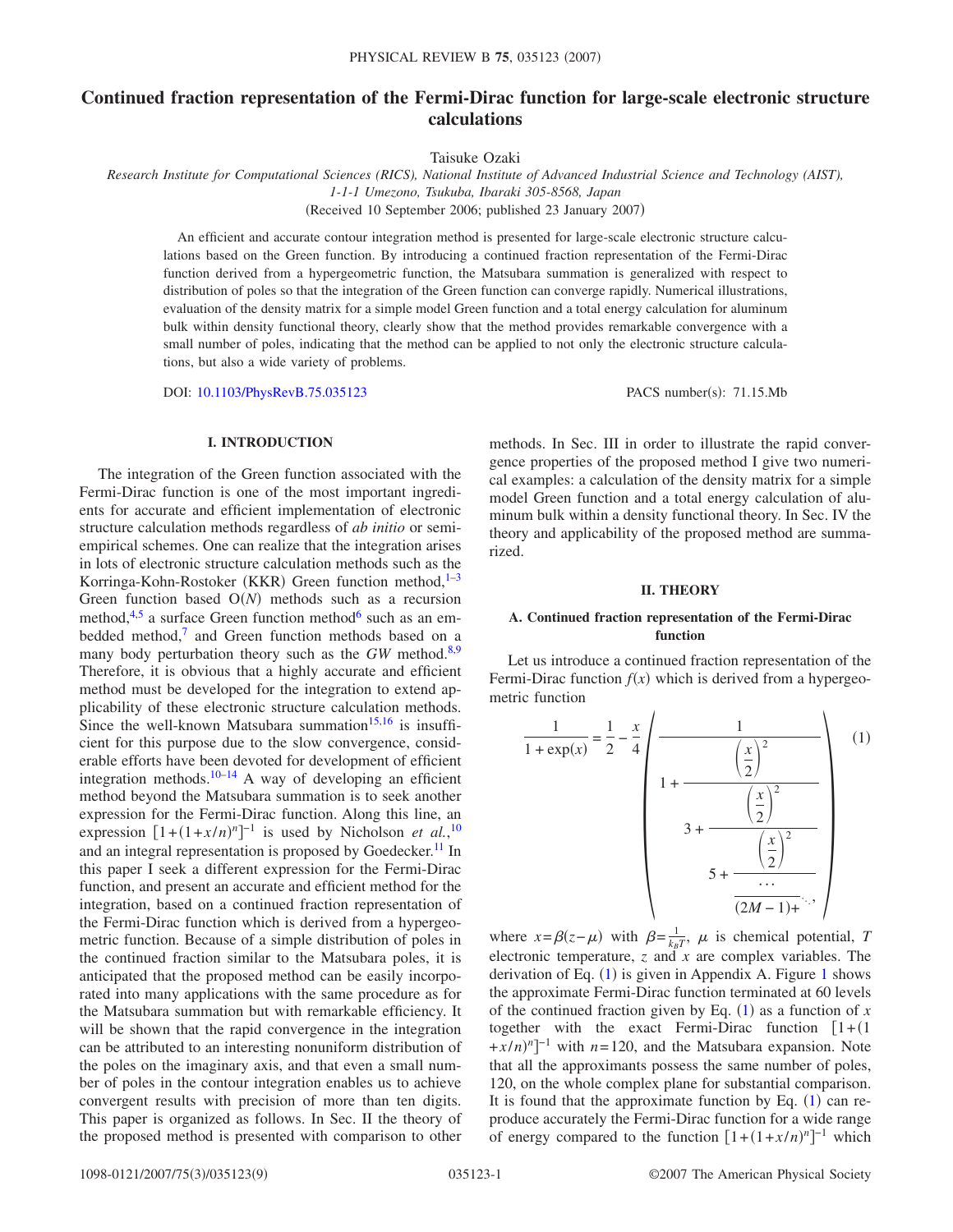<span id="page-1-0"></span>

FIG. 1. (Color online) The Fermi-Dirac function and its approximants as a function of the real axis *x*. For substantial comparison all the approximants possess the same number of poles, 120.

has been previously used to approximate the Fermi-Dirac function in a contour integration method, $10$  while the Matsubara expansion poorly approximates the Fermi-Dirac function when curtailed at a finite number of poles. $17,18$  $17,18$ 

Now I consider the termination of the continued fraction Eq.  $(1)$  $(1)$  $(1)$  to a finite level *M*, and assume *M* is an even number, i.e.,  $M = 2N(N=1, 2, 3, ...)$  $M = 2N(N=1, 2, 3, ...)$  $M = 2N(N=1, 2, 3, ...)$ . It can be pointed out that Eq. (1) with the finite continued fraction may correspond to the Padé approximant  $P_M(x)/Q_M(x)$  of the Fermi-Dirac function itself rather than the exponential function, where  $P_M(x)$  and  $Q_M(x)$ are relevant polynomials of *M*th order. Thus,  $P_M(x)$  $-Q_M(x)f(x)$  is zero up to 2*M*-th order of *x*, where  $f(x)$  is the Taylor series of the Fermi-Dirac function.<sup>19</sup> In this sense the proposed method is similar to the integral representation of the Fermi-Dirac function proposed by Goedecker, $\frac{11}{11}$  while the overall feature of the derivation looks very different. In the case of  $N=1$  $N=1$ , for instance, Eq.  $(1)$  with the finite continued fraction is decomposed into partial fractions via the Padé approximant as follows:

$$
\frac{1}{2} - \frac{x}{4} \left( \frac{1}{\frac{x}{2}} \right)^2 = \frac{x^2 - 6x + 12}{2x^2 + 24},
$$
  

$$
1 + \frac{x}{3} \left( \frac{3}{2} \right)^2 = \frac{3}{2} - \frac{3}{2}
$$
  

$$
= \frac{1}{2} + \frac{2}{x + 2\sqrt{3}i} + \frac{3}{x - 2\sqrt{3}i}.
$$
 (2)

In general, for the finite continued fraction terminated at *M* =2*N*, the Fermi-Dirac function can be approximated by the sum of partial fractions with the poles  $\pm z_p$  and residues  $R_p$  as follows:

$$
\frac{1}{1 + \exp(x)} \simeq \frac{1}{2} + \sum_{p=1}^{N} \frac{R_p}{x - iz_p} + \sum_{p=1}^{N} \frac{R_p}{x + iz_p}.
$$
 (3)

<span id="page-1-1"></span>The expression becomes exact in case of the limit:  $N \rightarrow \infty$ . Noting that  $1/[1 + \exp(x)] = 1/2 - 1/2 \tanh(x/2)$  and  $\tanh(x)$ is an odd function, it is found that the poles are symmetrically located on the complex plane with respect to the real axis. Furthermore, it will be shown in later discussion that the poles are located on only the imaginary axis and that the residues are real numbers. Thus, note that  $z_p$  is a real number in Eq. ([3](#page-1-1)). In case of an odd number of  $M=2N-1$ , an additional term which is proportional to  $x$  is added to Eq.  $(3)$  $(3)$  $(3)$ , and I will not discuss the odd case in this paper.

Although  $z_p$  and  $R_p$  may be analytically expressed for any termination to arbitrary order of *N*, however, the formulas tend to be overly complicated to handle as *N* increases. Thus, I present an alternative method of finding these values by introducing an eigenvalue problem. Taking account of a fact that the  $(1,1)$  element  $(C^{-1})_{11}$  of the inverse of a tridiagonal matrix *C* defined by

$$
C = \begin{pmatrix} c_{11} & c_{12} & & & & 0 \\ c_{21} & c_{22} & c_{23} & & & \\ & c_{32} & c_{33} & c_{34} & & \\ & & \cdots & \cdots & \cdots & \\ 0 & & & c_{M(M-1)} & c_{MM} \end{pmatrix}
$$
 (4)

<span id="page-1-2"></span>is given by

$$
(C^{-1})_{11} = \frac{1}{c_{11} - \frac{c_{12}c_{21}}{c_{22} - \frac{c_{23}c_{32}}{c_{33} - \frac{c_{34}c_{43}}{c_{MM}}}}
$$
(5)

and comparing the continued fraction in the parenthesis of the right hand side of Eq.  $(1)$  $(1)$  $(1)$  with Eq.  $(5)$  $(5)$  $(5)$ , the matrix elements of *C* can be determined as follows:

$$
c_{pp} = 2p - 1,\t\t(6)
$$

$$
c_{p(p+1)} = c_{(p+1)p} = i\frac{x}{2},\tag{7}
$$

where *p* runs from 1 to *M* for  $c_{pp}$ , and from 1 to *M* − 1 for  $c_{p(p+1)}$  and  $c_{(p+1)p}$ . Thus, one obtain an interesting relation that the Fermi-Dirac function can be expressed by the  $(1,1)$ element of the resolvent of *(ixB* − *A*):

$$
\frac{1}{1 + \exp(x)} \simeq \frac{1}{2} - \frac{x}{4} \{ (ixB - A)^{-1} \}_{11}
$$
 (8)

<span id="page-1-3"></span>with

$$
A = \begin{pmatrix} -1 & 0 & & & & 0 \\ 0 & -3 & 0 & & & \\ & 0 & -5 & 0 & & \\ & & \dots & \dots & & \\ 0 & & & & - (2M-1) \end{pmatrix}
$$
 (9)

and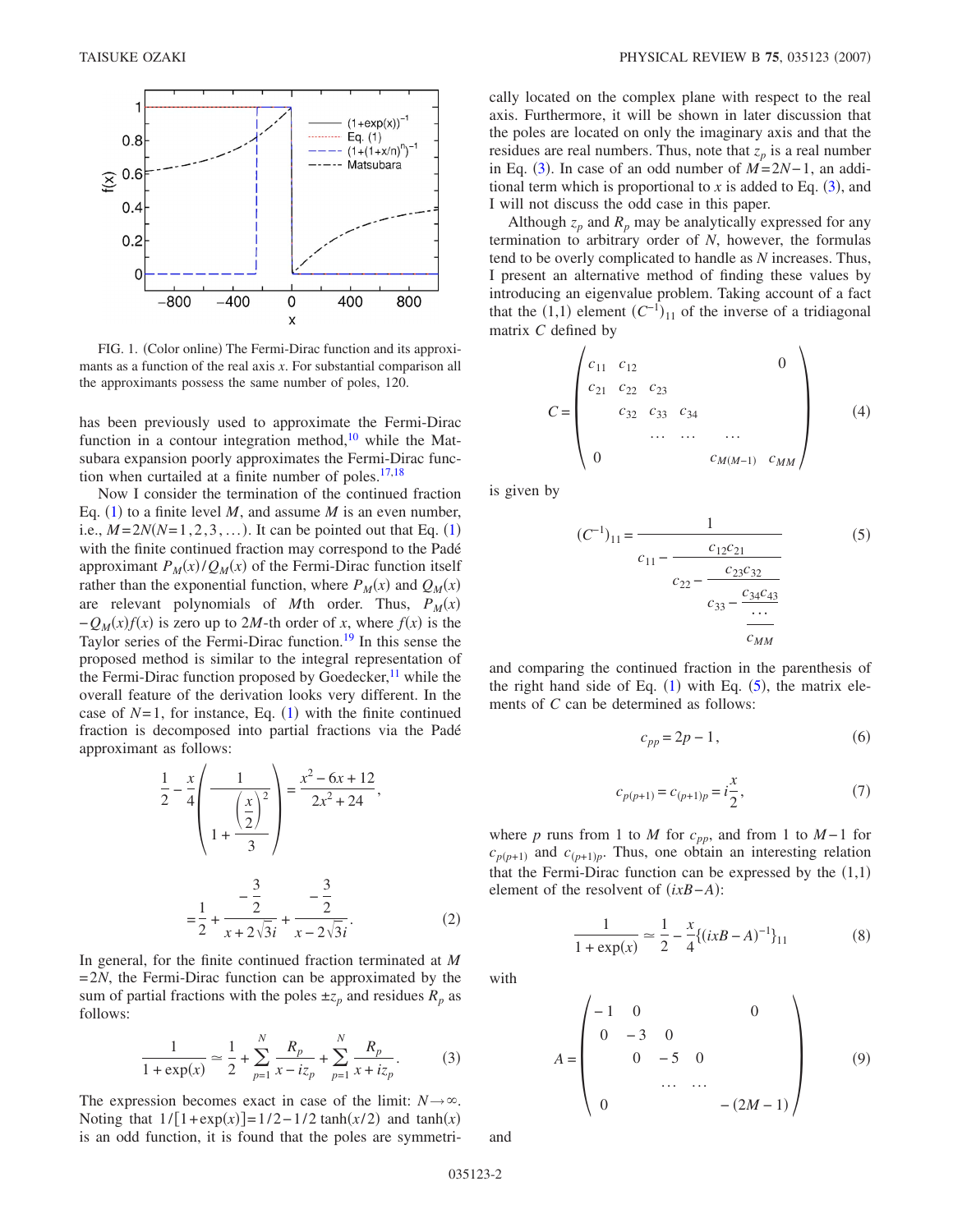<span id="page-2-0"></span>

FIG. 2. (Color online) The path of the contour integration associated with Eq. ([1](#page-0-0)). The inset shows the distribution of zero points of Eq.  $(1).$  $(1).$  $(1).$ 

$$
B = \begin{pmatrix} 0 & \frac{1}{2} & & & & 0 \\ \frac{1}{2} & 0 & \frac{1}{2} & & & \\ & \frac{1}{2} & 0 & \frac{1}{2} & & \\ & & \cdots & \cdots & \cdots & \\ 0 & & & & \frac{1}{2} & 0 \end{pmatrix}, \qquad (10)
$$

where *A* and *B* are matrices of  $M \times M$  in size, and Eq. ([8](#page-1-3)) becomes exact as  $M$  increases. The relation Eq.  $(8)$  $(8)$  $(8)$  tells us that finding the singular points of Eq.  $(1)$  $(1)$  $(1)$  is equivalent to solving the generalized eigenvalue problem  $Ab = ixBb$ , where *b* is the eigenvector. Moreover, replacing *ix* with *y* yields  $Ab = yBb$ . Then, it can be proven that the eigenvalue *x* is a pure imaginary number, giving that  $z_p$  is a real number in Eq. ([3](#page-1-1)), since *y* is a real number due to the symmetric real matrices *A* and *B*. [20](#page-8-1) The imaginary eigenvalues go away from the real axis and the distribution becomes sparse as the distance between the pole and the real axis increases as shown in the inset of Fig. [2,](#page-2-0) and this is a key feature for the fast convergence in the integrations of the Green function as shown later, since the Green function becomes structureless, while going away from the real axis. In addition, noting that the residue  $R_p'$  calculated from the eigenvectors *b* for *Ab* =*yBb* is a real number, since the eigenvectors *b* consist of real numbers, and that

<span id="page-2-1"></span>
$$
-\frac{x}{4}\{(ixB-A)^{-1}\}_{11} = -\frac{x}{4}\sum_{p=1}^{N}\left(\frac{R'_{p}}{y-z_{p}} + \frac{-R'_{p}}{y+z_{p}}\right),\,
$$

$$
\sum_{p=1}^{N} \frac{\frac{z_p R'_p}{4}}{x - iz_p} + \sum_{p=1}^{N} \frac{\frac{z_p R'_p}{4}}{x + iz_p},
$$

$$
= \sum_{p=1}^{N} \frac{R_p}{x - iz_p} + \sum_{p=1}^{N} \frac{R_p}{x + iz_p},
$$
(11)

one can find that the residue  $R_p$  in Eq. ([3](#page-1-1)) is a real number, where  $R'_p$  and  $-R'_p$  appearing in the first line of Eq. ([11](#page-2-1)) are due to the symmetry of  $tanh(x)$ . Thus, the poles and residues in Eq.  $(1)$  $(1)$  $(1)$  can be easily obtained by solving the eigenvalue problem *Ab*=*yBb* with the real symmetric matrices *A* and *B* without any numerical difficulty.<sup>21</sup>

The characteristic feature of Eq.  $(1)$  $(1)$  $(1)$  that the poles are located on the imaginary axis and the residues are real is similar to that of the Matsubara summation. It is noted that the Fermi-Dirac function in the Matsubara summation is expressed by a development

$$
\frac{1}{1 + \exp(x)} = \frac{1}{2} + \sum_{n=1}^{\infty} \frac{-2x}{x^2 + \pi^2 (2n - 1)^2}
$$
(12)

<span id="page-2-2"></span>with the poles  $\pm i\pi(2n-1)$  and the residues  $-1$ . This relation  $(12)$  $(12)$  $(12)$  can be derived by taking account of Eq.  $(A10)$  $(A10)$  $(A10)$  and the Mittag-Leffler expansion<sup>22</sup> for tanh $(x)$ . Therefore, one may think that their convergence properties should be comparable to each other. However, it will be shown later that the continued fraction representation by Eq.  $(1)$  $(1)$  $(1)$  provides a remarkable convergence speed compared to the Matsubara summation. The roots of the rapid convergence lies on an interesting non-uniform distribution of the poles on the imaginary axis. It is observed from Fig. [3](#page-3-0) that in case of *N*=100 the interval between neighboring poles of Eq.  $(1)$  $(1)$  $(1)$  are uniformly located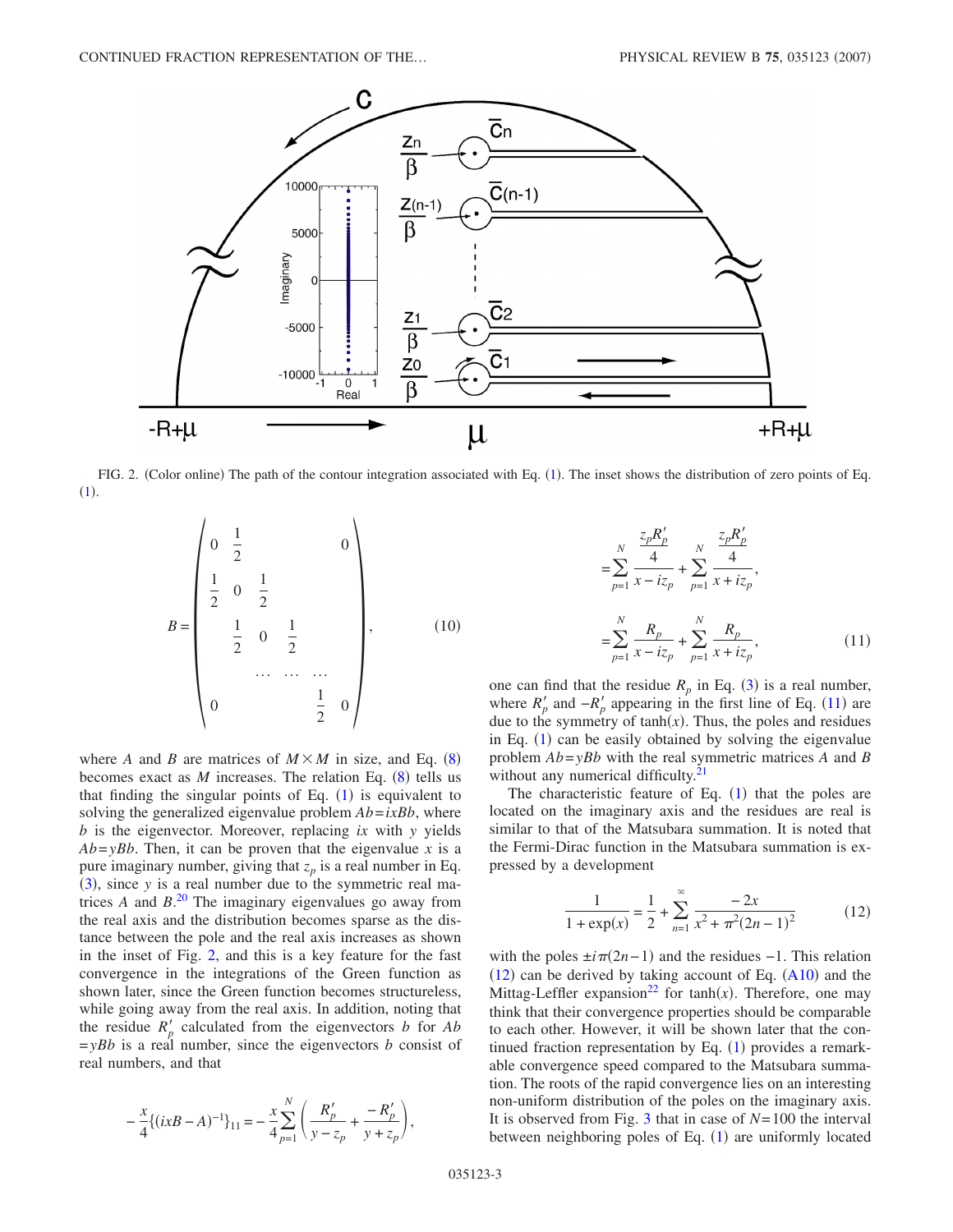<span id="page-3-0"></span>

FIG. 3. (Color online) The interval between neighboring poles of Eq.  $(1)$  $(1)$  $(1)$  terminated at  $N=100$  as a function of an index of poles, where the index of poles is determined in ascending order with respect to the absolute value of poles. The interval for the Matsubara poles is  $2\pi$ .

up to around 61th poles with the same interval  $2\pi$  as that of the Matsubara poles, and from then onward it increases very rapidly as the distance between the pole and the real axis increases, while the Matsubara poles distribute uniformly on the imaginary axis everywhere. The distribution of the poles seems to be almost independent of the number of poles *N*, provided that the pole index is normalized by the number of poles *N* on the upper half complex plane, i.e., the interval starts to increase rapidly at about 61% of the total number of poles  $N$ . The sparse distribution of poles of Eq.  $(1)$  $(1)$  $(1)$  in the faraway region from the real axis well matches the fact that the Green function becomes a smooth function, while going away from the real axis, and by covering a wide range of the imaginary axis with a small number of poles, the continued fraction representation Eq.  $(1)$  $(1)$  $(1)$  can reproduce very well the Fermi-Dirac function on the real axis as shown in Fig. [1.](#page-1-0) The property is the reason why Eq.  $(1)$  $(1)$  $(1)$  is much superior to the Matsubara summation for the integration of the Green function.

#### **B. Calculation of the density matrix**

We are now ready to make full use of Eq.  $(3)$  $(3)$  $(3)$  to evaluate integrated quantities associated with a Green function with the Fermi-Dirac function. Here, as an example, I consider evaluation of the one-particle density matrix  $\rho$ , which is one of the most important quantities in electronic structure calculations, calculated by the Green function  $G(z)$  being an analytic function apart from the real axis *E* with the Fermi-Dirac function. Considering the expression of Eq.  $(3)$  $(3)$  $(3)$  and the contour integral with an integration path on the upper half complex plane as shown in Fig. [2,](#page-2-0) the density matrix  $\rho$  can be evaluated by

<span id="page-3-1"></span>
$$
\rho = \operatorname{Im} \left[ -\frac{2}{\pi} \lim_{R \to \infty} \int_{-R+\mu}^{R+\mu} dE G(E + i0^+) f(E) \right],
$$

$$
= \operatorname{Im}\left[\frac{1}{\pi}\int_{c} dz G(z) + \frac{2}{\beta \pi} \sum_{p=1}^{N} \oint_{\overline{c}_{p}} dz G(z) \frac{R_{p}}{z - \alpha_{p}}\right],
$$
  

$$
= \mu^{(0)} + \operatorname{Im}\left[-\frac{4i}{\beta} \sum_{p=1}^{N} G(\alpha_{p}) R_{p}\right],
$$
 (13)

where the factor 2 in the first line is for spin multiplicity  $\alpha_p = \mu + i \frac{\zeta_p}{\beta}, \mu^{(0)}$  the zeroth order moment of the Green function, and  $0^+$  a positive infinitesimal. This expression ([13](#page-3-1)) is valid for Green functions such as  $G(z) = (zS - H)^{-1}$  and  $G(z)$  $=[zS-H-\Sigma(z)]^{-1}$ , where *H* and *S* are real symmetric Hamiltonian and overlap matrices, and  $\Sigma(z)$  is an energy-dependent matrix such as a self-energy matrix which is real symmetric on the real axis. A more general case with energy dependent complex matrices is discussed in the Appendix B. The first term in the second line of Eq.  $(13)$  $(13)$  $(13)$  is transformed into the zeroth order moment  $\mu^{(0)}$  of the Green function by the contour integration as follows:

<span id="page-3-4"></span>
$$
\text{Im}\left[\frac{1}{\pi}\int_{c} dz G(z)\right] = \text{Im}\left[-\frac{1}{\pi}\int_{-\infty}^{\infty} dE G(E + i0^{+})\right],
$$

$$
= \mu^{(0)}.
$$
 (14)

Although the evaluation of the second term in the final line of Eq. ([13](#page-3-1)) is straightforward, the calculation of the first term  $\mu^{(0)}$  is nontrivial. However, it is shown that the zeroth order moment can be easily evaluated by utilizing the moment representation of the Green function as shown below. Starting from the Lehmann representation of the Green function  $G(z) = \int_{-\infty}^{\infty} dE \frac{g(E)}{z-E}$  and taking account of  $(z-E)^{-1} = z^{-1}(1)$  $-E/\overline{z}$ <sup>-1</sup> =  $\sum_{p=0}^{\infty} \frac{E^p}{z^{p+1}}$  for  $|E/\overline{z}|$  < 1, one can obtain the moment representation of the Green function

$$
G(z) = \sum_{p=0}^{\infty} \frac{\mu^{(p)}}{z^{p+1}},
$$
\n(15)

<span id="page-3-2"></span>where  $\mu^{(p)}$  is the *p*th moment of the Green function defined by

$$
\mu^{(p)} = \int dE E^p g(E). \tag{16}
$$

On the other hand, multiplying the both side of Eq.  $(15)$  $(15)$  $(15)$  by  $z<sup>q</sup>$ and integrating from  $-\infty$  to  $\infty$  along the real axis with an infinitesimal imaginary part  $0^+$ , one has an alternative expression for the moment

$$
\mu^{(q)} = \text{Im}\left[-\frac{1}{\pi}\int_{-\infty}^{\infty} dE E^{q} G(E + i0^{+})\right].
$$
 (17)

<span id="page-3-3"></span>It is found that the case of  $q=0$  in Eq. ([17](#page-3-3)) corresponds to Eq. ([14](#page-3-4)). Writing  $z=R \exp(i\theta)$  in Eq. ([15](#page-3-2)), assuming that *R* is large enough so that the terms associated with higher orders of *R* can be negligible, and taking  $\theta = \frac{\pi}{2}$ , one can obtain an approximate expression for  $\mu^{(0)}$ :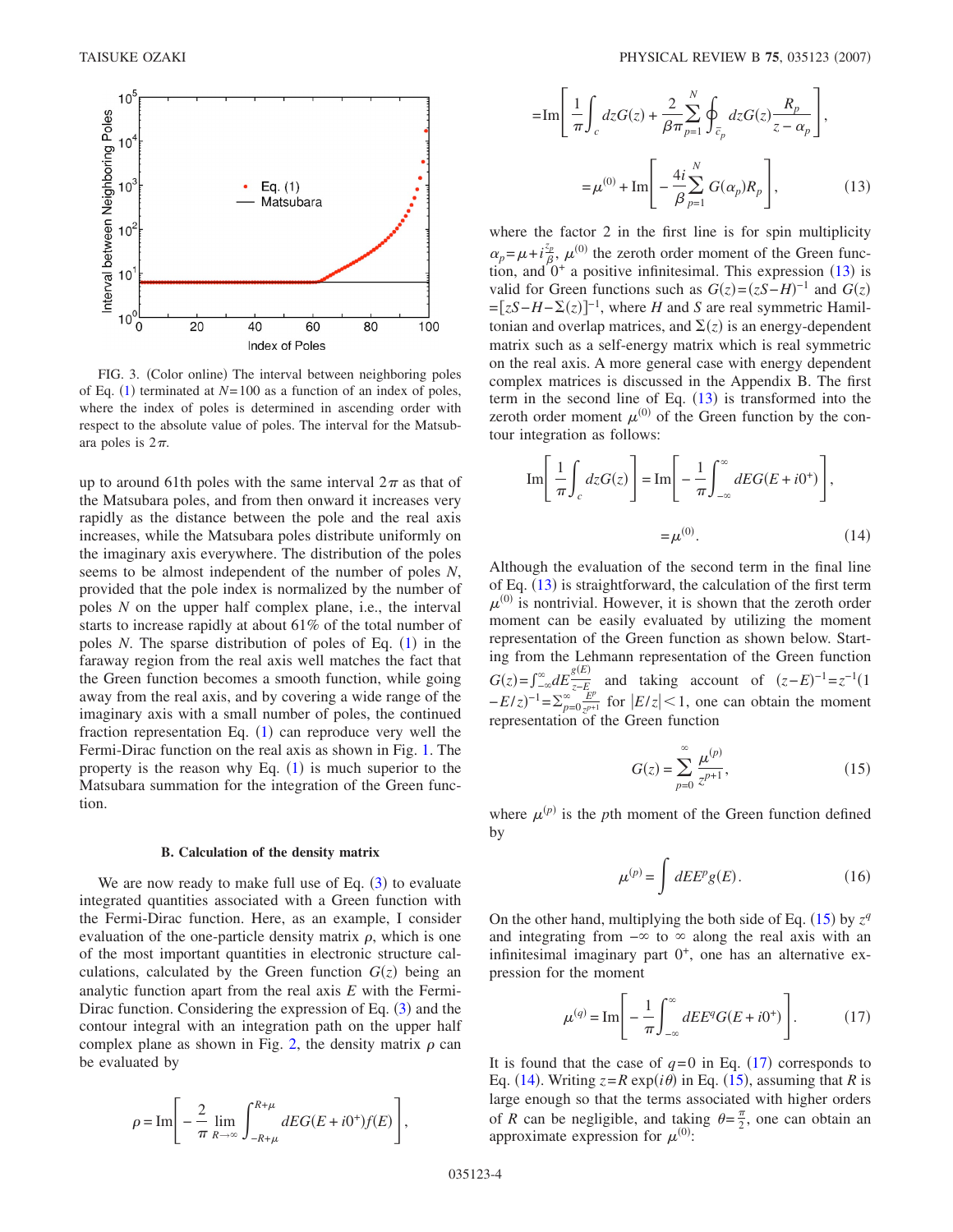$$
\mu^{(0)} \simeq iRG(iR),\tag{18}
$$

where *R* is a large real number and  $1.0e+10$  is used in this study. Therefore, one can see that just one evaluation of the Green function yields the zeroth order moment  $\mu^{(0)}$ . In Eq.  $(13)$  $(13)$  $(13)$  the integration on the real axis is transformed into a quadrature on an axis perpendicular to the real axis with the characteristic distribution of the poles except for the evaluation of the zeroth moment  $\mu^{(0)}$ . Thus, it is reasonable to anticipate that the density matrix evaluated by Eq.  $(13)$  $(13)$  $(13)$ quickly converges as a function of the number of poles, since the Green function becomes structureless by going away from own poles located on the real axis.

#### **C. In case of a general density matrix**

<span id="page-4-1"></span>In this subsection an expression is given for the evaluation of a general density matrix  $\rho^{(n)}$  defined by

$$
\rho^{(n)} = \text{Im}\left[-\frac{2}{\pi} \lim_{R \to \infty} \int_{-R+\mu}^{R+\mu} dE E^{n} G(E + i0^{+}) f(E)\right], \quad (19)
$$

where it is assumed that the Green function *G* possesses the same property as discussed for Eq.  $(13)$  $(13)$  $(13)$ . It is worth mentioning that  $\rho^{(0)}$  is a conventional density matrix given by Eq.  $(13)$  $(13)$  $(13)$ , and  $\rho^{(1)}$  is the so called *energy* density matrix. Noting that  $z^n = (z - \alpha_p)(\sum_{m=0}^{n-1} z^{n-1-m} \alpha_p^m) + \alpha_p^n$ , and taking account of Eq.  $(3)$  $(3)$  $(3)$ , one has the following expression:

<span id="page-4-0"></span>
$$
\frac{z^{n}}{1 + \exp[\beta(z - \mu)]} \simeq \frac{1}{2}z^{n} + \sum_{p=1}^{N} \frac{R_{p}}{\beta} \sum_{m=0}^{n-1} [\alpha_{p}^{n-1-m} + (\alpha_{p}^{*})^{n-1-m}]z^{m}
$$

$$
+ \sum_{p=1}^{N} \frac{\alpha_{p}^{n} \frac{R_{p}}{\beta}}{z - \alpha_{p}} + \sum_{p=1}^{N} \frac{(\alpha_{p}^{*})^{n} \frac{R_{p}}{\beta}}{z - \alpha_{p}^{*}}.
$$
(20)

This expression becomes exact in case of  $N \rightarrow \infty$ . Therefore, putting Eq.  $(20)$  $(20)$  $(20)$  into Eq.  $(19)$  $(19)$  $(19)$  and considering a contour integration with the same path given by Fig. [2](#page-2-0) as discussed for Eq. ([13](#page-3-1)), we see that  $\rho^{(n)}$  can be evaluated by

<span id="page-4-2"></span>
$$
\rho^{(n)} = \mu^{(n)} + 2 \sum_{m=0}^{n-1} \gamma_m \mu^{(m)} + \text{Im} \left[ -\frac{4i}{\beta} \sum_{p=1}^{N} G(\alpha_p) R_p \alpha_p^n \right]
$$
\n(21)

with

$$
\gamma_m = \sum_{p=1}^N \frac{R_p}{\beta} \big[ \alpha_p^{n-1-m} + (\alpha_p^*)^{n-1-m} \big].
$$
 (22)

The moments  $\mu^{(m)}$  up to *n*th orders in Eq. ([21](#page-4-2)) can be evaluated by generalizing the way of calculating  $\mu^{(0)}$  discussed in the previous subsection. If the summation in the moment representation Eq.  $(15)$  $(15)$  $(15)$  of the Green function is terminated at the *n*th level, the moments  $\mu^{(m)}$  up to *n*th orders can be determined by solving a linear equation for each element  $(i, j)$ :

<span id="page-4-3"></span>TABLE I. The density matrix of a model Green function given by Eq.  $(24)$  $(24)$  $(24)$  as a function of the number of poles in the upper half plane used in three contour integration methods. The analytic value is 3.0.

| Poles                                          | Proposed                                                             | $1 + (1 + \frac{x}{2})^n$                                                                                                                    | Matsubara                                                                                                                                    |
|------------------------------------------------|----------------------------------------------------------------------|----------------------------------------------------------------------------------------------------------------------------------------------|----------------------------------------------------------------------------------------------------------------------------------------------|
| 10<br>20<br>30<br>40<br>60<br>80<br>100<br>120 | 2.897457365704<br>2.999785910601<br>2.999999992975<br>3.000000000000 | 0.000000000704<br>0.938582044963<br>1.000000000000<br>1.000000000001<br>2.000000000000<br>2.000000000000<br>2.999998800183<br>3.000000000000 | 2.268430836092<br>2.424349652146<br>2.520372160464<br>2.588358024187<br>2.681479492145<br>2.742612466824<br>2.785347036205<br>2.816567540132 |
| 200                                            |                                                                      |                                                                                                                                              | 2.885375367071                                                                                                                               |
|                                                |                                                                      |                                                                                                                                              |                                                                                                                                              |
| 500<br>5000                                    |                                                                      |                                                                                                                                              | 2.953166094829<br>2.995297020881                                                                                                             |

$$
\begin{pmatrix} 1 & z_0^{-1} & \cdots & z_0^{-n} \\ 1 & z_1^{-1} & \cdots & z_1^{-n} \\ \cdots & \cdots & \cdots \\ 1 & z_n^{-1} & \cdots & z_n^{-n} \end{pmatrix} \begin{pmatrix} \mu_{ij}^{(0)} \\ \mu_{ij}^{(1)} \\ \cdots \\ \mu_{ij}^{(n)} \end{pmatrix} = \begin{pmatrix} z_0 G_{ij}(z_0) \\ z_1 G_{ij}(z_1) \\ \cdots \\ z_n G_{ij}(z_n) \end{pmatrix}, \quad (23)
$$

where  $z_m(m=0,1...,n)$  are large complex numbers, and can be given by  $z_m = R \exp\left[i\frac{\pi}{2}(1+\frac{m}{n})\right]$  with a large *R*, while they can be chosen arbitrarily only if  $|z_m|$  is large enough so that the higher order terms can be negligible. Thus, one can see that the general density matrix  $\rho^{(n)}$  is evaluated by the proposed method as well as the conventional density matrix. In the Appendix C the integrations of the Green function with the derivative of the Fermi-Dirac function with respect to energy are discussed.

#### **III. NUMERICAL RESULTS**

To demonstrate the rapid convergence of the proposed method I give two numerical examples. (i) Calculation of the density matrix for a simple model Green function and (ii) a total energy calculation of aluminum bulk in the face centered cubic (fcc) structure within the Harris density functional.<sup>23</sup>

<span id="page-4-4"></span>As a simple model, let us consider a model Green function given by

$$
G(z) = \frac{1}{z+10} + \frac{1}{z+5} + \frac{1}{z+2} + \frac{1}{z-5},
$$
 (24)

where the unit of energy is in eV. It is assumed that the chemical potential is 0 eV and that the electronic tempera-ture is 300 K. Table [I](#page-4-3) show the density matrix  $\rho$  calculated by three method: the proposed method through Eq. ([13](#page-3-1)), the method discussed in Ref. [10,](#page-7-10) and the Matsubara summation.<sup>15</sup> We see that the density matrix calculated by the proposed method rapidly converges at the analytic value (3.0) using only 40 poles, while the convergence speed by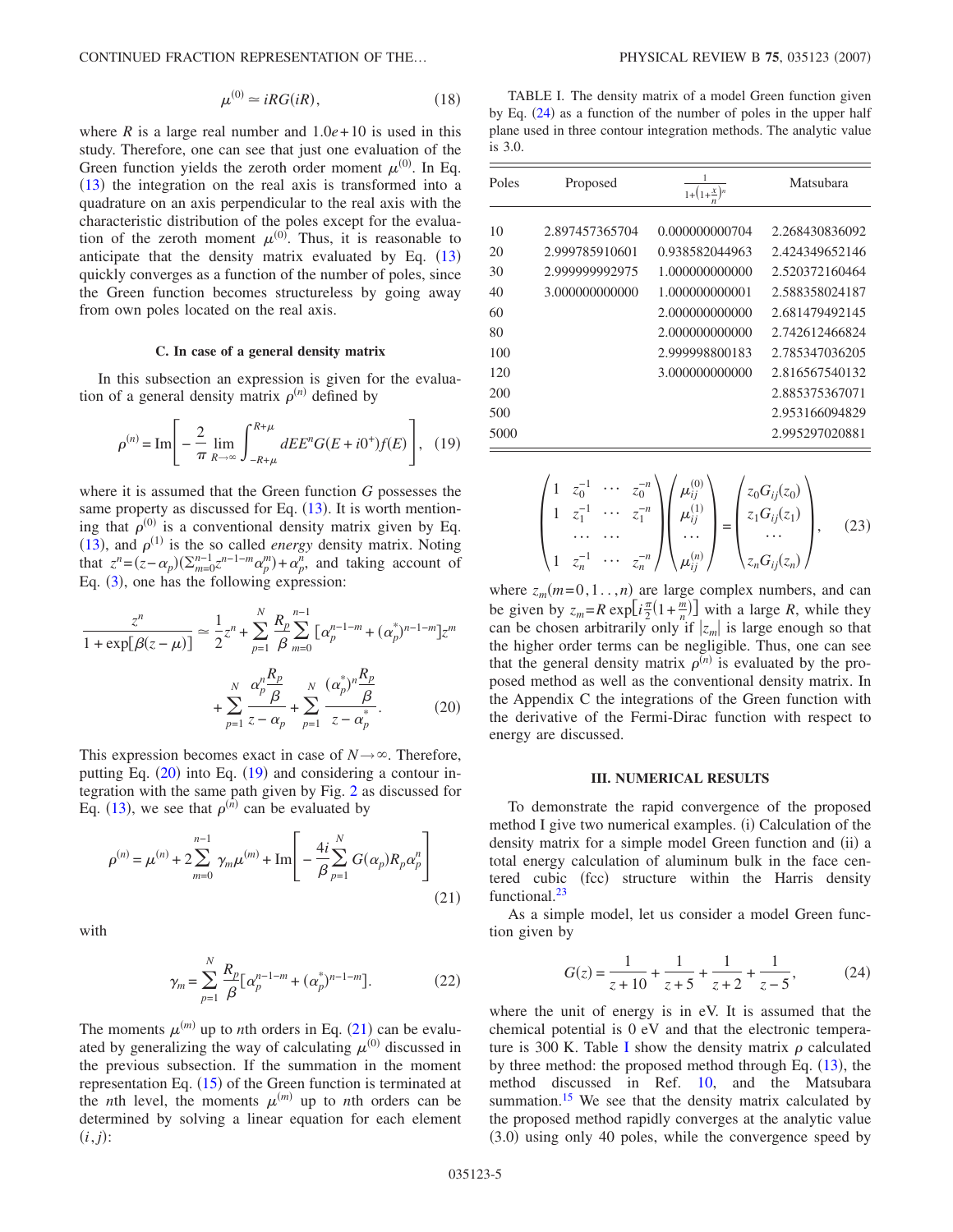<span id="page-5-0"></span>TABLE II. The total energy (Hartree) of fcc aluminum bulk calculated by the recursion method with the Harris functional as a function of the number of poles in the upper half plane used in three contour integration methods, where the electronic temperature is 600 K corresponding to a smearing of 0.052 eV. It is noted that the width of the valence band consisting of 3*s* and 3*p* orbitals up to the Fermi level is about 10 eV.

| Poles | Proposed           | $\frac{1}{1 + \left(1 + \frac{x}{n}\right)^n}$ | Matsubara          |
|-------|--------------------|------------------------------------------------|--------------------|
| 10    | -42.933903047211   | $-33.734015919550$                             | $-39.612354360046$ |
| 20    | $-47.224346653790$ | $-33.623477214678$                             | $-39.849746603905$ |
| 40    | -48.323790725570   | $-33.346245616679$                             | $-40.216055898502$ |
| 60    | -48.324441992259   | $-33.143128624551$                             | $-39.676965494522$ |
| 80    | -48.324441994952   | -32.870752577236                               | -43.523770052176   |
| 150   | $-48.324441994952$ | $-33.837428496424$                             | $-41.836938942518$ |
| 200   |                    | $-33.418012271726$                             | $-42.543354202255$ |
| 250   |                    | $-34.003411636691$                             | $-43.024756221080$ |
| 300   |                    | $-34.003236479262$                             | $-43.466729654170$ |
| 350   |                    | -48.324440028792                               | -43.834528739677   |
| 400   |                    | -48.324440274509                               | $-44.185100655185$ |
| 600   |                    | -48.324440847749                               | $-45.233651519749$ |
| 1000  |                    | $-48.324441306517$                             | $-46.331692884149$ |
| 2000  |                    | $-48.324441650693$                             | -47.202779497545   |
| 5000  |                    | $-48.324441857239$                             | $-47.921384128418$ |
| 10000 |                    | -48.324441926094                               | -48.122496320516   |

the second method is about three times slower than that of the proposed method. Also, the stepwise improvement of the density matrix in the second method is attributed to the plunge step of the approximate function  $[1+(1+x/n)^n]^{-1}$ used in the method in the lower energy region as shown in Fig. [1.](#page-1-0) It is also confirmed that the convergence of the Matsubara summation is quite slow.

As well as the simple model, I show in Table [II](#page-5-0) the convergence of the total energy calculated by the recursion method<sup>5</sup> with the Harris functional<sup>23</sup> for fcc aluminum as a function of the number of poles. In this calculation I use pseudoatomic double valence numerical functions as basis set,  $24$  a norm-conserving pseudopotential,  $25$  and a generalized gradient approximation (GGA) to the exchangecorrelation potential. $26$  The Green function is evaluated by the recursion method with ten recursion levels.<sup>5</sup> Also, an electronic temperature of 600 K is used. The DFT calculation was done using the OPENMX code.<sup>27</sup> As shown in Table [II,](#page-5-0) it is obvious that the proposed method provides remarkable rapid convergence. The use of only 80 poles yields the convergent result of 14 digits which corresponds to the limit of double precision. On the other hand, it turns out that the second and third methods are much slower than the proposed method, and that the full convergence is not achieved even in the case of ten thousands poles. It is also worth mentioning that the proposed method can be applicable to insulators and semiconductors as well as metallic systems without depending the magnitude of band gap in a system if the Fermi energy is determined so that the total number of electrons in the whole system can be conserved.

# **IV. CONCLUSIONS**

I have developed an efficient contour integration method for electronic structure calculation methods based on the Green function. By introducing a continued fraction representation of the Fermi-Dirac function, the integration of Green function with the Fermi-Dirac function on the real axis is transformed into a quadrature on an axis perpendicular to the real axis except for the evaluation of the moments. Although the feature is similar to that of the Matsubara summation, the most important distinction between those lies on the distribution of poles. The poles of the continued fraction distribute uniformly on an axis perpendicular to the real axis with the same interval as the Matsubara poles up to about 61% of the total number of poles, and from then onward the interval between neighboring poles increases rapidly as the poles go away from the real axis, while the Matsubara poles are uniformly located on an axis perpendicular to the real axis. The characteristic distribution of poles in the continued fraction well matches the smoothness of the Green function in the distant region from the real axis, and therefore enables us to achieve the remarkable convergence using a small number of poles. The numerical examples clearly demonstrate the computational efficiency and accuracy of the proposed method. Since the contour integration by the continued fraction representation can be regarded as a natural generalization of the Matsubara summation with respect to the distribution of poles, it is anticipated that the proposed method can be applied to not only the electronic structure calculation methods, but also many other applications.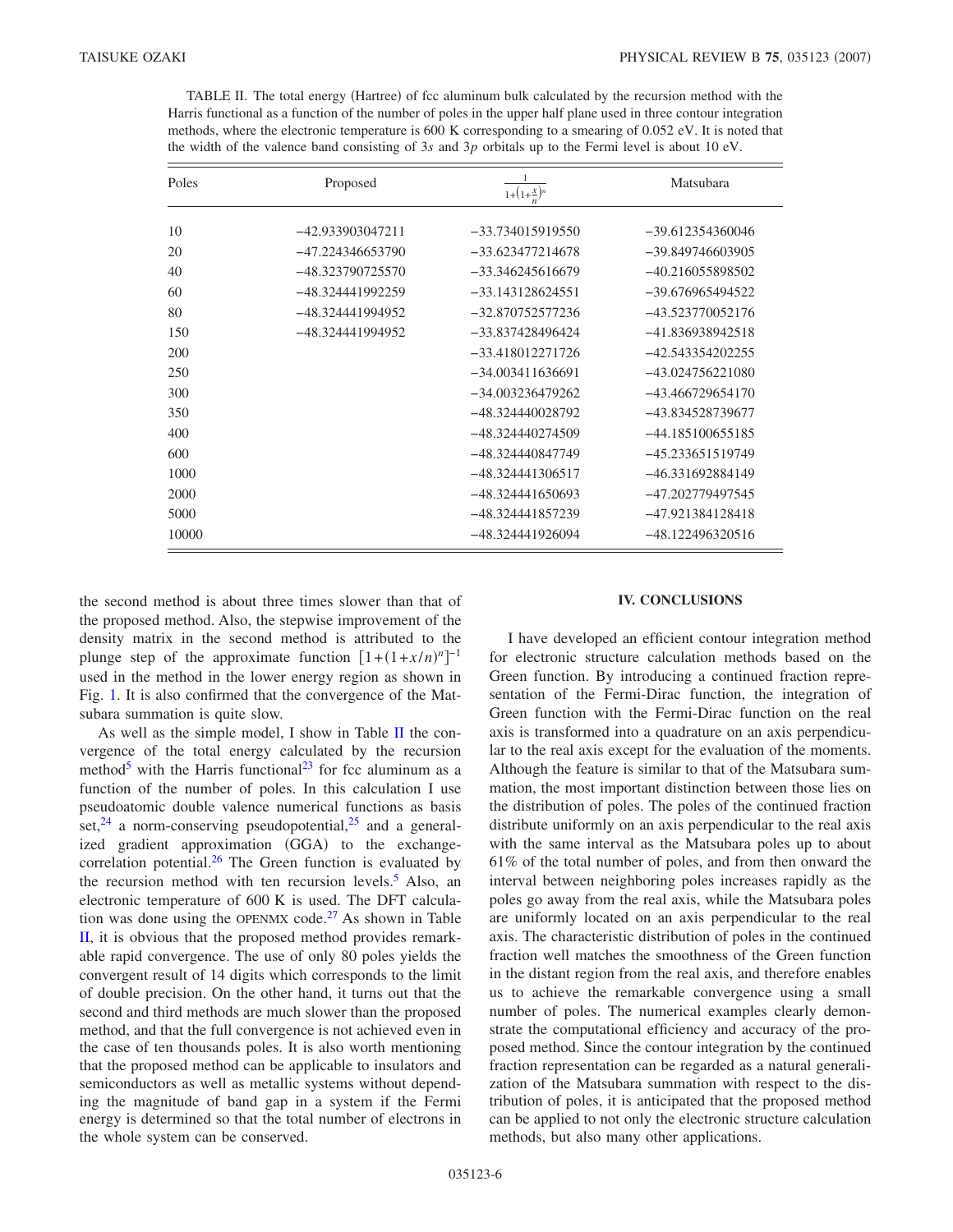### **ACKNOWLEDGMENTS**

The author was partly supported by CREST-JST and the Next Generation Super Computing Project, Nanoscience Program, MEXT, Japan.

# **APPENDIX A: DERIVATION OF THE CONTINUED FRACTION REPRESENTATION OF THE FERMI-DIRAC FUNCTION**

In this Appendix the continued fraction representation Eq. ([1](#page-0-0)) of the Fermi-Dirac function is derived using a hypergeometric function. The generalized hypergeometric function is defined as a power series expansion by

$$
{}_{p}F_{q}(a_{1},...,a_{p};b_{1},...,b_{q};x) = \sum_{n=0}^{\infty} \frac{\alpha_{n}x^{n}}{n!}
$$
 (A1)

<span id="page-6-1"></span>with

$$
\alpha_n = \frac{(a_1)_n (a_2)_n \cdots (a_p)_n}{(b_1)_n (b_2)_n \cdots (b_q)_n},
$$
\n(A2)

where  $(a_1)_n$  is the Pochhammer symbol defined by

$$
(a_1)_n = a_1(a_1 + 1)(a_1 + 2) \times \cdots \times (a_1 + n - 1) \quad \text{(A3)}
$$

<span id="page-6-4"></span>with an exceptional definition of  $(a_1)_0 = 1$  in case of  $n = 0$ . The special cases of Eq.  $(A1)$  $(A1)$  $(A1)$  yield the following relations:

$$
\sinh(x) = x_0 F_1\left(\frac{3}{2}, \frac{x^2}{4}\right),
$$
 (A4)

$$
\cosh(x) = {}_0F_1\left(\frac{1}{2}, \frac{x^2}{4}\right). \tag{A5}
$$

<span id="page-6-5"></span>For later discussion, I will drop the suffixes of the hypergeometric function for simplicity of notation, and define to be  $F \equiv {}_0F_1$ . Furthermore, let us introduce a recurrence relation for *F*:

$$
F(a-1,x) = F(a,x) + \frac{x}{(a-1)a}F(a+1,x).
$$
 (A6)

<span id="page-6-3"></span><span id="page-6-2"></span>This relation can be proven by comparing the term in the power series piece by piece. Dividing both the sides of Eq.  $(A6)$  $(A6)$  $(A6)$  by  $F(a,x)$  and considering the reciprocal, one has

$$
\frac{F(a,x)}{F(a-1,x)} = \frac{1}{1 + \frac{x}{(a-1)a} \frac{F(a+1,x)}{F(a,x)}}.
$$
 (A7)

Replacing the ratio of  $F$  in the right hand side of Eq.  $(A7)$  $(A7)$  $(A7)$  by Eq.  $(A7)$  $(A7)$  $(A7)$  with increment of *a* by one recursively, one can obtain the following continued fraction:

<span id="page-6-6"></span>
$$
\frac{F(a,x)}{F(a-1,x)} = \frac{1}{\frac{x}{(a-1)a}}
$$
(A8)  
1 + 
$$
\frac{\frac{x}{a(a+1)}}{1 + \frac{x}{(a+1)(a+2)}}
$$

 $\cdot$  sinhark<sub> $\cdot$ </sub>

<span id="page-6-7"></span>Now  $tanh(x)$  can be expressed by a continued fraction using Eqs.  $(A4)$  $(A4)$  $(A4)$ ,  $(A5)$  $(A5)$  $(A5)$ , and  $(A8)$  $(A8)$  $(A8)$ , as follows:

$$
\tanh(x) = \frac{\sinh(x)}{\cosh(x)},
$$
  
\n
$$
= x \left( \frac{F\left(\frac{3}{2}, \frac{x^2}{4}\right)}{F\left(\frac{3}{2} - 1, \frac{x^2}{4}\right)} \right),
$$
  
\n
$$
= \frac{x}{1 + \frac{x^2}{3 + \frac{x^2}{5 + \frac{x^2}{4 + \dots}}}}
$$
(A9)

<span id="page-6-0"></span>Noting that  $exp(x) =$  $\frac{1+\tanh(\frac{x}{2})}{1-\tanh(\frac{x}{2})}$ , one has

$$
\frac{1}{1 + \exp(x)} = \frac{1}{1 + \tanh\left(\frac{x}{2}\right)},
$$
  

$$
1 + \frac{1}{1 - \tanh\left(\frac{x}{2}\right)}
$$

$$
=\frac{1}{2} - \frac{1}{2} \tanh\left(\frac{x}{2}\right). \tag{A10}
$$

Inserting Eq.  $(A9)$  $(A9)$  $(A9)$  into Eq.  $(A10)$  $(A10)$  $(A10)$  yields the continued fraction representation Eq.  $(1)$  $(1)$  $(1)$  of the Fermi-Dirac function.

# **APPENDIX B: IN CASE OF THE GREEN FUNCTION CONSISTING OF COMPLEX MATRICES**

If the Green function consists of energy dependent complex matrices, a more general expression, different from Eq.  $(13)$  $(13)$  $(13)$ , is used to calculate the density matrix. As such a case, here let us assume that the Green function consists of matrices depending on energy *z* and *k* point **k**, i.e.,

<span id="page-6-8"></span>
$$
G^{(k)}(z) = [zS^{(k)} - H^{(k)} - \Sigma^{(k)}(z)]^{-1},
$$
 (B1)

$$
= \int dE \frac{g^{(k)}(E)}{z - E},
$$
 (B2)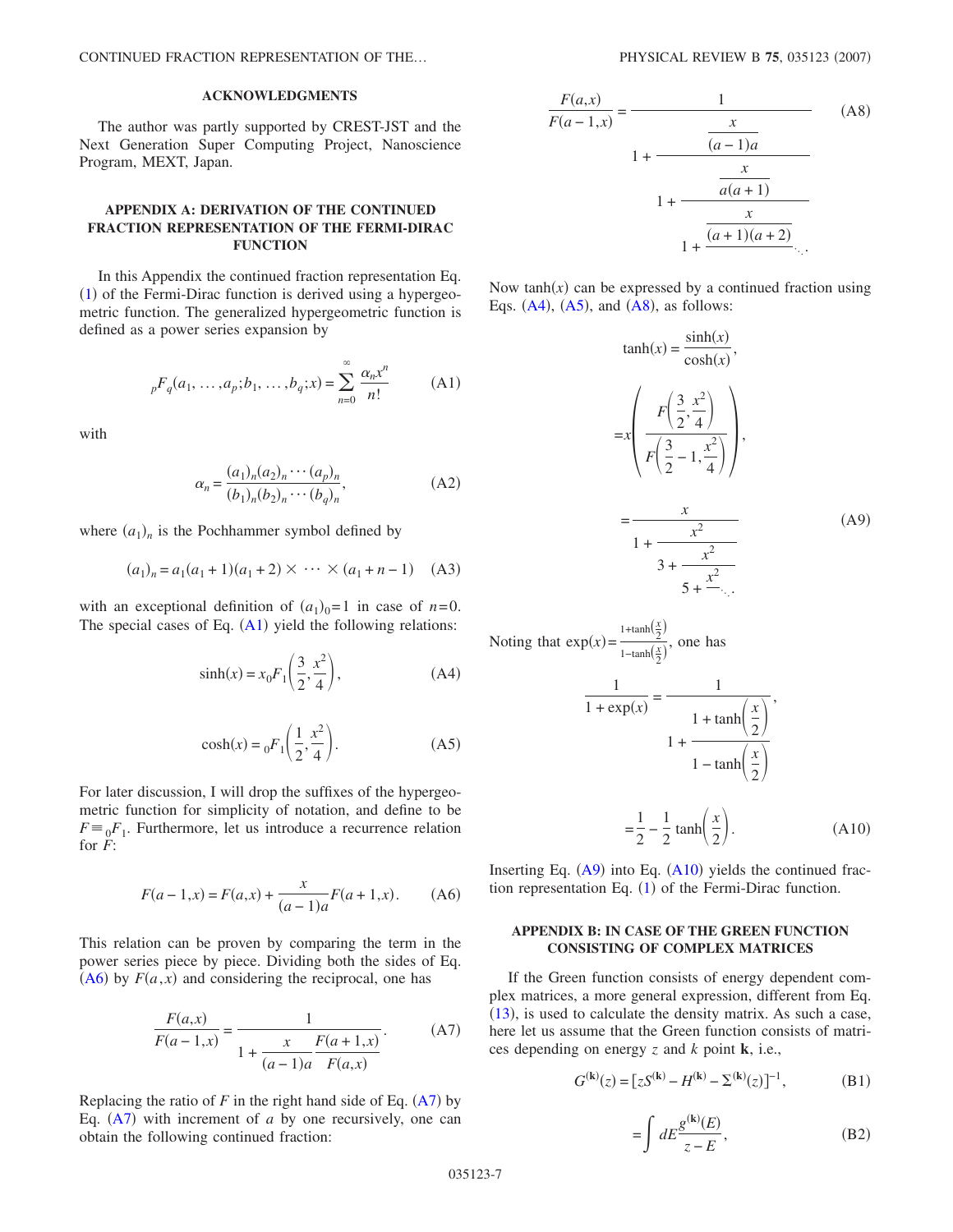$$
=\sum_{n=0}^{\infty}\frac{\mu^{(n,\mathbf{k})}}{z^{n+1}},\tag{B3}
$$

where  $\zeta$  and  $\zeta$  are complex and real variables, respectively, and the second and third lines are the Lehmann and moment representations of the Green function. It is assumed that poles of the Green function Eq.  $(B1)$  $(B1)$  $(B1)$  are located on the real axis, which is verified at least in case the self-energy matrix  $\Sigma$  is calculated using the surface Green function.<sup>6</sup> Considering that off-diagonal elements of  $g^{(k)}(E)$  are complex in general, the density of states  $n^{(k)}(E)$  depending on **k** is given using both the retarded and advanced Green functions *G***k**-  $\times$ ( $E + i0^+$ ) and  $G^{(k)}$ ( $E - i0^+$ ), by

$$
n^{(k)}(E) = \text{Im}\left[\frac{-1}{\pi} \{G^{(k)}(E+i0^+) - G^{(k)}(E-i0^+)\}\right],\tag{B4}
$$

where the factor 2 due to spin multiplicity was considered. Thus, the density matrix  $\rho$  can be evaluated by

$$
\rho = \frac{1}{V_c} \int_{BZ} dk^3 \int_{-\infty}^{\infty} dE n^{(k)}(E) f(E),
$$
  
=  $\frac{1}{V_c} \int_{BZ} dk^3 {\rho_r^{(k)} - \rho_a^{(k)}}$ , (B5)

where  $V_c$  is the volume of the unit cell,  $\int_{BZ}$  represents the integration over the first Brillouin zone, and  $\rho_r^{(k)}$  and  $\rho_a^{(k)}$  are defined by

$$
\rho_r^{(\mathbf{k})} = \operatorname{Im} \left[ \frac{-1}{\pi} \int_{-\infty}^{\infty} dE G^{(\mathbf{k})} (E + i0^+) f(E) \right], \tag{B6}
$$

$$
\rho_a^{(\mathbf{k})} = \operatorname{Im} \left[ \frac{-1}{\pi} \int_{-\infty}^{\infty} dE G^{(\mathbf{k})} (E - i0^+) f(E) \right].
$$
 (B7)

Thus, we see that from the Green function defined by Eq.  $(B1)$  $(B1)$  $(B1)$  the density matrix  $\rho$  can be easily evaluated using the proposed method, since  $\rho_r^{(k)}$  and  $\rho_a^{(k)}$  are computed in the

same way as for Eq.  $(13)$  $(13)$  $(13)$  by considering the contour integrals in the upper and lower complex planes, respectively.

# **APPENDIX C: IN CASE OF THE DERIVATIVE OF THE FERMI-DIRAC FUNCTION**

The calculations of physical quantities such as electric and thermal conductances require integrals with the derivative of the Fermi-Dirac function with respect to energy. In the Appendix C I give the outline for applying the proposed method to such cases. By making use of the continued fraction representation Eq.  $(1)$  $(1)$  $(1)$  of the Fermi-Dirac function, the derivative of the Fermi-Dirac function can be expressed as follows:

<span id="page-7-14"></span>
$$
\frac{df(z)}{dz} = \beta \{-f(z) + (f(z))^2\},
$$
  

$$
\approx -\frac{\beta}{4} + \frac{1}{\beta} \sum_{p,p'=1}^{2N} \frac{R_p R_{p'}}{(z - \alpha_p)(z - \alpha_{p'})},
$$
  

$$
= -\frac{\beta}{4} + 2 \sum_{p=1}^{2N} \frac{R_p w_p}{z_p - \alpha_p} + \frac{1}{\beta} \sum_{p=1}^{2N} \frac{R_p^2}{(z_p - \alpha_p)^2},
$$
(C1)

where  $\alpha_{N+i} = (\alpha_i)^*$ ,  $R_{N+i} = R_i$ , and  $w_p$  is given by

$$
w_p = \sum_{p' \neq p}^{2N} \frac{iR'_p}{z'_p - z_p}.
$$
 (C2)

It is found from Eq.  $(C1)$  $(C1)$  $(C1)$  that the derivative of the Fermi-Dirac function approximated by the finite continued fraction possesses the second order poles of the continued fraction as well as the first order poles. Therefore, if the Green function is analytic around the pole, by Taylor expanding it at the pole  $\alpha_p$  as

$$
G(z) = G(\alpha_p) + G'(\alpha_p)(z - \alpha_p) + \cdots, \qquad (C3)
$$

one has to include contributions of the derivative of the Green function  $G'$  with respect to energy which can be evaluated through a response function calculated from the Green functions.

- <span id="page-7-0"></span><sup>1</sup> J. Korringa, Physica (Amsterdam) **13**, 392 (1947).
- <sup>2</sup>W. Kohn and N. Rostoker, Phys. Rev. 94, 1111 (1954).
- <span id="page-7-1"></span>3N. Papanikolaou, R. Zeller, and P. H. Dederichs, J. Phys.: Condens. Matter 14, 2799 (2002).
- <span id="page-7-2"></span>4R. Haydock, V. Heine, and M. J. Kelly, J. Phys. C **5**, 2845 (1972); 8, 2591 (1975); R. Haydock, Solid State Phys. 35, 216  $(1980).$
- <span id="page-7-3"></span><sup>5</sup>T. Ozaki and K. Terakura, Phys. Rev. B **64**, 195126 (2001).
- <span id="page-7-4"></span><sup>6</sup>M. P. Lopez Sancho, J. M. Lopez Sancho, J. M. L. Sancho, and J. Rubio, J. Phys. F: Met. Phys. 15, 851 (1985).
- <span id="page-7-5"></span><sup>7</sup> J. Inglesfield, J. Phys. C **14**, 3795 (1981).
- <span id="page-7-6"></span><sup>8</sup>L. Hedin, Phys. Rev. A **139**, 796 (1965).
- <span id="page-7-7"></span>9F. Aryasetiawan and O. Gunnarsson, Rep. Prog. Phys. **61**, 237  $(1998).$
- <span id="page-7-10"></span>10D. M. C. Nicholson, G. M. Stocks, Y. Wang, W. A. Shelton, Z. Szotek, and W. M. Temmerman, Phys. Rev. B 50, 14686 (1994).
- <span id="page-7-12"></span> $11$  S. Goedecker, Phys. Rev. B 48, 17573 (1993).
- <sup>12</sup>K. Wildberger, P. Lang, R. Zeller, and P. H. Dederichs, Phys. Rev. B 52, 11502 (1995).
- 13V. Drchal, J. Kudrnovský, P. Bruno, I. Turek, P. H. Dederichs, and P. Weinberger, Phys. Rev. B 60, 9588 (1999).
- <span id="page-7-11"></span><sup>14</sup> F. Gagel, J. Comput. Phys. **139**, 399 (1998).
- <span id="page-7-8"></span><sup>15</sup> T. Matsubara, Prog. Theor. Phys. **14**, 351 (1955).
- <span id="page-7-9"></span><sup>16</sup>G. D. Mahan, *Many Particle Physics* (Plenum, New York, 1981).
- <span id="page-7-13"></span> $17$  $17$  In addition to Eq. (1), I investigated the convergence properties of other continued fraction representations of the Fermi-Dirac function, which are given in Ref. [18,](#page-8-0) and it turned out that Eq. ([1](#page-0-0)) is the best convergent approximant among these continued